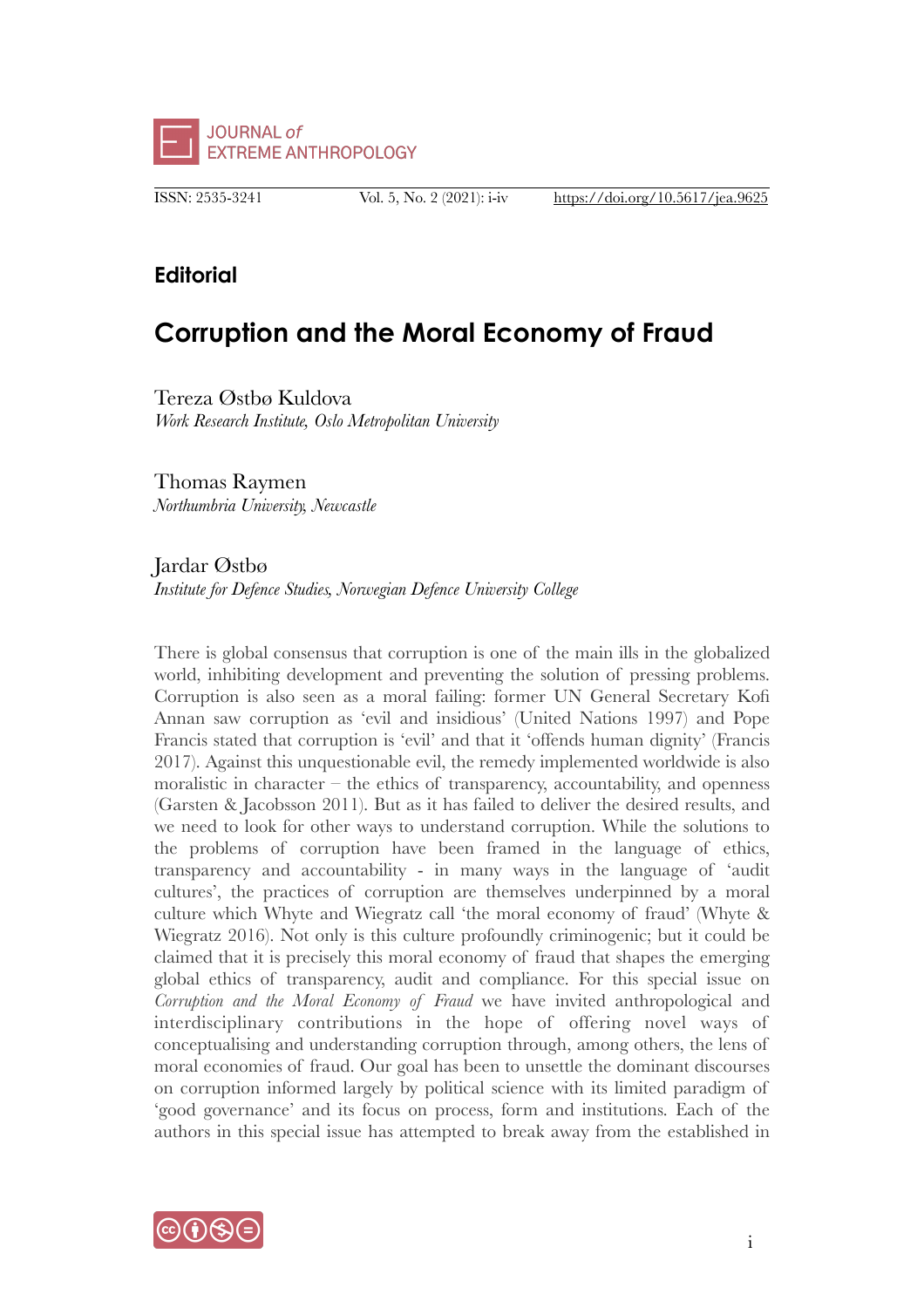#### *Tereza Østbø Kuldova, Thomas Raymen & Jardar Østbø: Editorial*

her or his own way, thus forcing us to challenge the now hegemonic narratives of the global anti-corruption industry. We hope to explore these issues further in other forthcoming special issues and keep the conversation going.

**Gian Marco Moisé** investigates in his article, *Populism in Moldova'a Political System,*  the political debate in Moldova since 2015 which has been centred around the concept on corruption, albeit with a specific meaning in the post-Soviet context and one that goes beyond the usual 'abuse of public power for private gain'. Moisé argues that neither corruption or populism can be understood in this setting without taking into account the informal practices of the elites, and a 'culturalpolitical system predicated on abusing formal rules to achieve personal objectives' (p. 17). The article thus unsettles the prevalence of formality in research on corruption and politics and argues for the need of understanding the conflict between corruption and populism through the lens of informal practices, including the emergence of 'kleptocratic anarchy' and the use of *kompromat*, black PR and character assassinations, and the way they in turn shape a particular form of populist politics. **Blendi Kajsiu** in his contribution *Public or Private Corruption? The Ideological Dimensions of Anti-Corruption Discourses in Colombia, Ecuador and Albania* offers a summary of his key arguments in his book *¿Corrupción pública o privada? La dimensión ideológica de los discursos anti-corrupción en Colombia, Ecuador y Albania* (Bogotá: Tirant lo Blanch, 2020), for the English speaking audience. Kajsiu shows how what is often imagined as the same phenomenon becomes in practice articulated differently in these three countries, reflecting different ideological positions. Where the neoliberal governments of Colombia and Albania pursued the widespread notion of corruption primarily as abuse of public office, the government of Rafael Correa in Ecuador identified corruption primarily as a problem of the private sector which captures and distorts the public sector. The article in effect shows what holds true for many other 'anti-policies' as well (Walters 2008), namely that these are indeed deeply ideological even when often presented as technocratic and legitimised through references to science. The article points to the limits and troubles with the 'war on …' mode of thinking and policies which need to be taken seriously in future debates on corruption. **Davide Casciano** draws us in his article, *Popular tales of Pastors, Luxury, Frauds and Corruption: Pentecostalism, Conspicuous Consumption, and the Moral Economy of Corruption in Nigeria*, into the world of Pentecostalism in Nigeria, where pastors have become trend setters and consumer stars indulging in luxury, which has become 'key to their social legitimacy as preachers of the Prosperity Gospel' (p. 52). At the same time, these consumerist indulgences do not go unnoticed, to the contrary, moral discourses on corruption and accusations of fakery and fraudulent schemes proliferate. The article offers an in-depth analysis of these discourses on 'corrupt pastors', pointing to the complexity of the notion of corruption as invoked by the critics, who also struggle to express discontent with the growing inequalities and opaque relations between corruption and conspicuous consumption among the emerging elites in Nigeria. **Cecil Marie Schou Pallesen** draws us in her article, *Making Friends and Playing the Game: The Moral Economy of Bribery Among Tanzanian Indians*, into the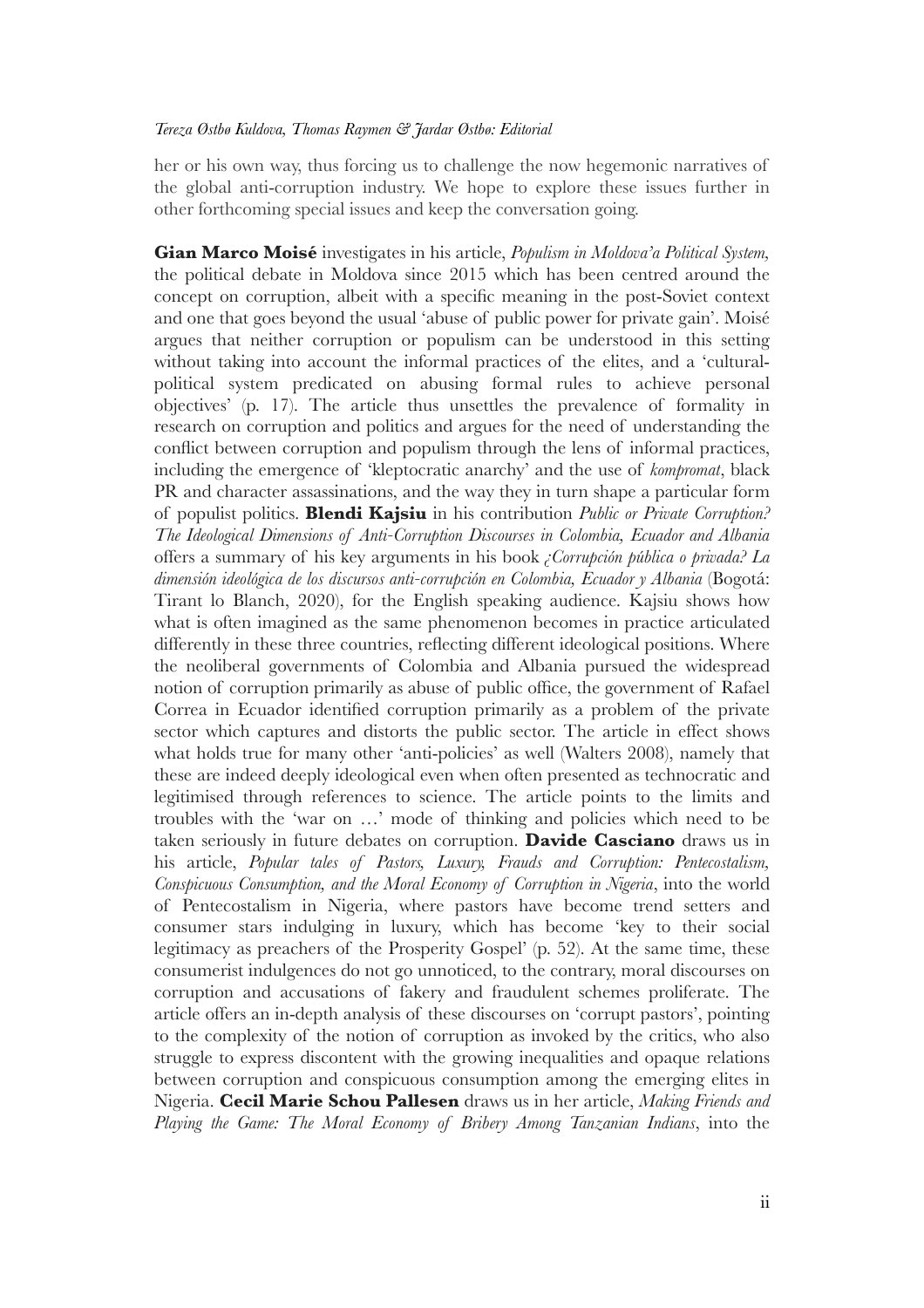#### *Tereza Østbø Kuldova, Thomas Raymen & Jardar Østbø: Editorial*

world of Tanzanian Indian communities and the bribery relations they engage in to cope with the uncertainties of their everyday lives. Pallesen shows how these bribery relations can take the form of 'playing the game' or of 'making friends', relations that in turn can tell us a great deal about how the Tanzanian Indians view the state and its legitimacy as well as their own place within it; their ambivalent relation to the 'game of bribery' also reflects their ambivalent position in society and 'encompasses affective negotiations of belonging and nonbelonging' (p. 88-9). The article thus shows us that the actual complexities of the legal, the moral and the ethical rarely lend themselves to the reductionist hegemonic anti-corruption discourses that dominate the realm of global policy making.

In the non-peer reviewed section, this special issue features an essay by **KP Sethunath**, *Political Servitude Taking Ride on Corporate Social Responsibility Bandwagon*, which offers a more journalistic account of the very interesting case of Twenty20, a Corporate Social Responsibility (CSR) initiative by the Kitex Group business conglomerate in Kerala, which metamorphosed into a political entity and won the elections in 2015 to the local Grama Panchayat (GP). The Twenty20 narrative has died down following their defeat in 2021, but the case offers unique insights into how mainstream politics became rejected in favour of a corporate sponsored CSR entity and the persona of the Managing Director Sabu Jacob, breaking with the long tradition of egalitarian political impulses in Kerala and a reputation of voting for the communist party, while also highlighting the possible impacts of the convergence between right-wing political ideas and corporate-sponsored political entities.

This special issue features also two book reviews: **Jardar Østbø** reviewed *Navalny: Putin's Nemesis, Russia's Future?* by Jan Matti Dollbaum, Morvan Lallouet and Ben Noble and **Tereza Østbø Kuldova** reviewed *A Social Theory of Corruption: Notes from the Indian Subcontinent* by Sudhir Chella Rajan. We are also pleased to share an interesting interview with the artist **Andi Schmied**, conducted by **Tereza Østbø Kuldova** on her art project and book *Private Views* which investigates the luxury high-rise properties in New York to which Schmied gained access by posing as a Hungarian billionaire interested in buying and in the process documenting the views, interactions with real estate agents and the insides of these investment objects and associated with the transnational flows of illicit wealth, thus offering us unique insight into the privileged views of the elites, the loopholes they exploit and the hollowness of that surrounds them.

We are delighted to share with you this extremely rich and exciting special issue. We would like to express our thanks to the anonymous reviewers for their thorough engagement and critical work with all the contributions to this issue of the *Journal of Extreme Anthropology*. And thank *you* for reading!